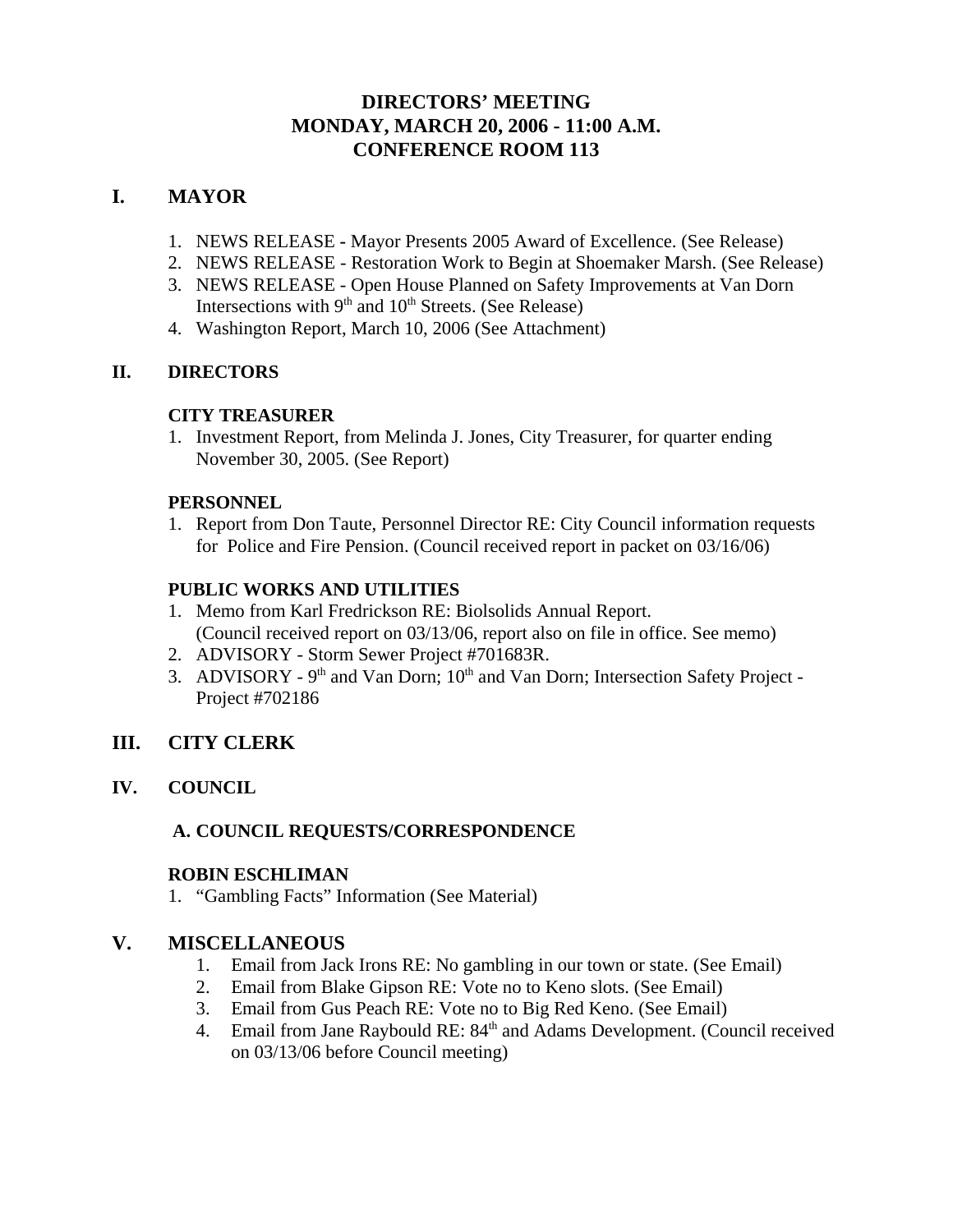- 5. Email from Karen Derr RE: Object to expansion of gambling/lottery. (Council received before meeting on 03/13/06)
- 6. Letter from Aquila RE: Pilot program called Annual Price Option (APO). (See Letter)
- 7. Letter from Erickson & Sederstrom Law Office RE: Waiver of Design Standard No. 06001 (Shamrock Road Addition).(Council received in packet)
- 8. Letter from Bill Norris, Rotary Club #14 to Robin Eschliman RE: Suggestion of Centennial Mall renovation project. (Council received letter in packet of 03/16/06)
- 9. Email from Dan and Holly Paul RE: Object to more Keno locations. (See Email)

#### **VI. ADJOURNMENT**

W:\FILES\CITYCOUN\WP\DA032006.wpd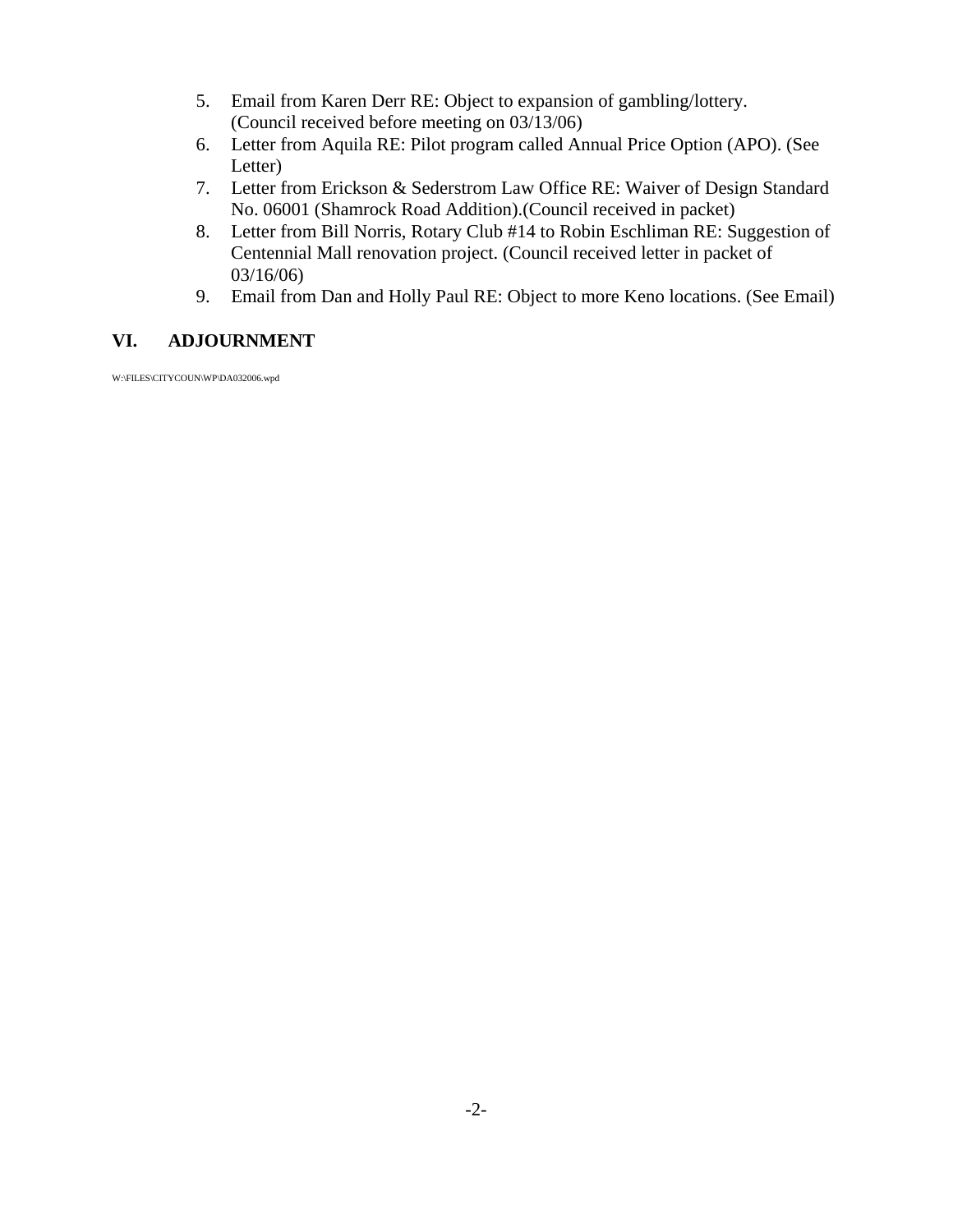#### **DIRECTORS' MEETING MINUTES MONDAY, MARCH 20, 2006 CONFERENCE ROOM 113**

**Council Members Present:** Ken Svoboda, Chair; Patte Newman, Vice-Chair; Dan Marvin, Jonathan Cook, Robin Eschliman, Jon Camp, Annette McRoy.

**Others Present:** Mayor Coleen Seng, Mark Bowen, Rick Hoppe, Darl Naumann, Mayor's Office; City Clerk Joan Ross; Dana Roper, City Attorney; Directors and Department Heads; Tammy Grammer, City Council Staff; Deena Winter, Lincoln Journal Star Representative; and Coby Mach, LIBA.

#### **I. MAYOR**

Mayor Coleen Seng had no comments. Mayor Seng called on Directors. Karl Fredrickson (Public Works & Utilities Director) reported our crew has been out since Thursday night. Right now, our plows are down and we're cleaning slop off the roadways and probably will be through tomorrow morning. Also, right now, the roads appear in pretty good condition and caution everybody for tonight. It is supposed to be pretty chilling and some of that will make it for pretty icy conditions, so drivers be safe tonight when it gets colder and starts to freeze up.

Mr. Camp stated he received a call at 11:00 a.m. yesterday morning, a resident complained that the City was putting gravel down and there's no snow, so why are we putting gravel down now. They said we had General Excavating trucks for private contractors and the Public Works & Utilities Department. Karl Fredrickson stated tried to put some skid resistance into the pavement, yesterday it was snowing on and off all day as it does today, so gravel is essentially to give a little skid resistance and he thinks the first part of today was salt. Noting, as long as pavement temperatures above freezing, it works really well, so that's what they're out doing.

Nicole Fleck-Tooze (Public Works & Utilities) updated Council on the Salt Creek Floodplain Mapping Update. This is a letter from FEMA indicating that they have reviewed the draft of the Companion Ordinance that would go along with the Salt Creek mapping update relative to the storage areas that we have been talking about. We have provided them with the initial review ordinance draft mapping that we provided at the public hearing and we will be waiting for their comments on that before moving forward with a third open house public meeting. We have made the floodplain models and the ordinance available online for anybody who is interested in taking a look at it.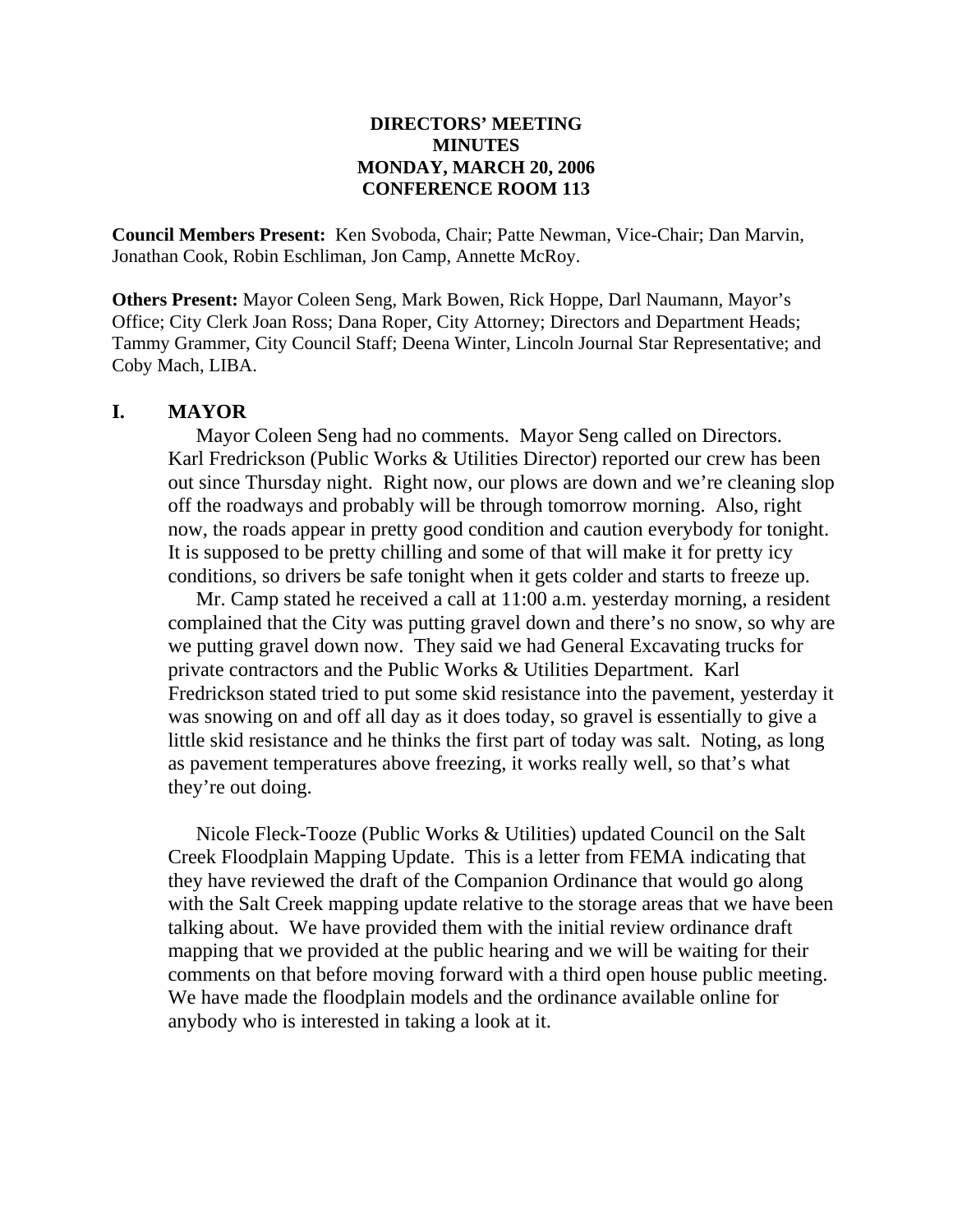Bruce Dart (Health Director) stated on their Agenda today is the public hearing for Item #6, Scott Holmes will be at the meeting today to answer any questions. The County Board already passed it through their process and for the most part what we're talking about is sceptic systems which are primarily in the 3-mile limit. *[#6, 06-32, Amending the Lincoln Municipal Code by adding a new Chapter 24.42 to adopt requirements for the inspection of on-site water supply systems and onsite wastewater treatment systems prior to the sale, transfer, or conveyance of property.]* 

- 1. NEWS RELEASE **-** RE: Mayor Presents 2005 Award of Excellence. NO **COMMENTS**
- 2. NEWS RELEASE RE: Restoration Work to Begin at Shoemaker Marsh. NO COMMENTS
- 3. NEWS RELEASE RE: Open House Planned on Safety Improvements at Van Dorn Intersections with  $9<sup>th</sup>$  and  $10<sup>th</sup>$  Streets. — NO COMMENTS
- 4. Washington Report March 10, 2006. NO COMMENTS

#### **II. DIRECTORS**

#### **CITY TREASURER**

1. Investment Report from Melinda J. Jones - RE: For quarter ending November 30, 2005. — NO COMMENTS

#### **PERSONNEL**

1. Report from Don Taute - RE: City Council information requests for Police & Fire Pension. — NO COMMENTS

#### **PUBLIC WORKS & UTILITIES**

- 1. Memo from Karl Fredrickson RE: Biolsolids Annual Report (Report on file in the City Council Office). — NO COMMENTS
- 2. ADVISORY RE: Storm Sewer Project #701683R. NO COMMENTS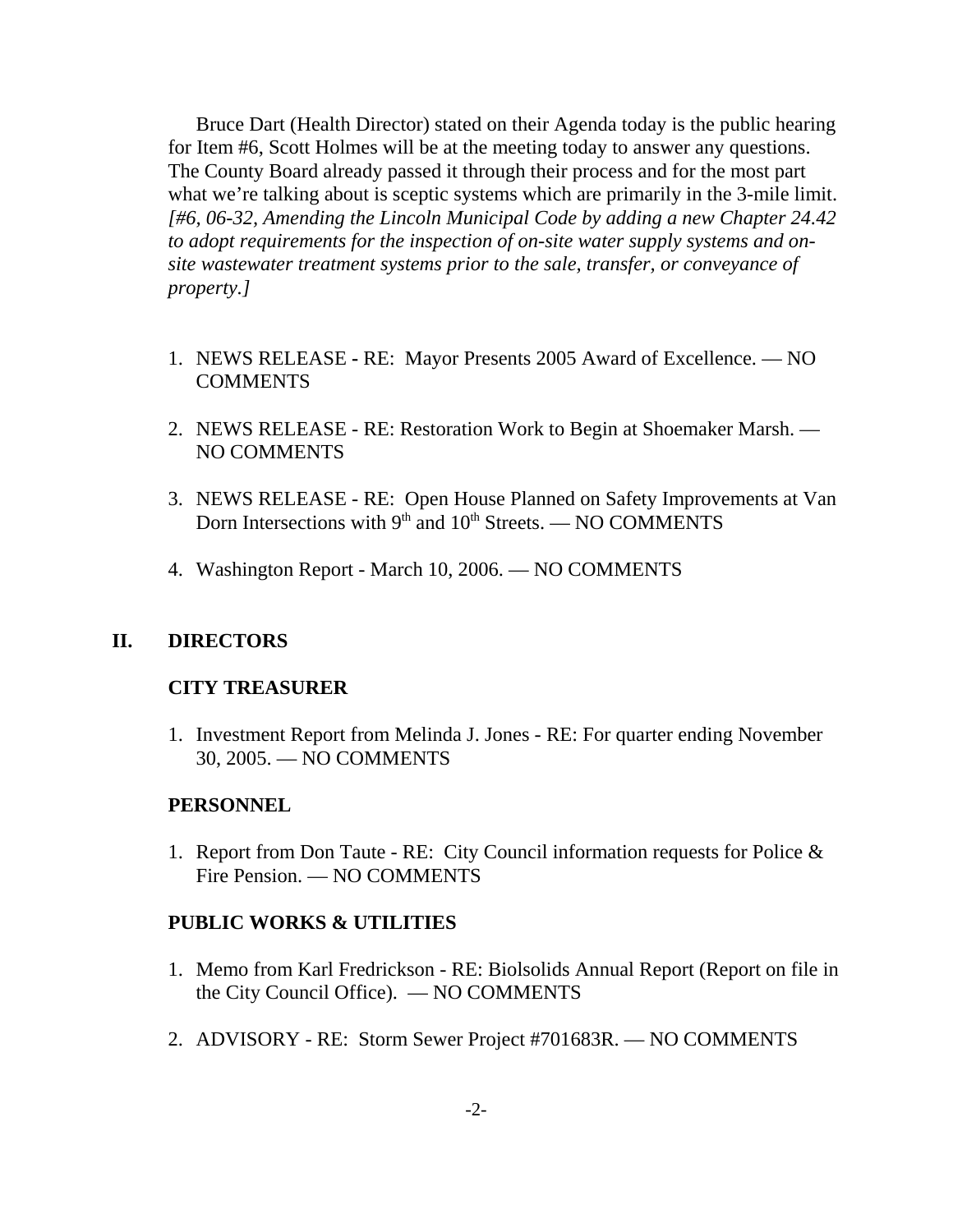3. ADVISORY - RE:  $9<sup>th</sup>$  & Van Dorn; 10<sup>th</sup> & Van Dorn; Intersection Safety Project - Project #702186. — NO COMMENTS

#### **III. CITY CLERK**

City Clerk Joan Ross stated on their Agenda for today, Items 4 & 5 will be called together. *[#4, 06-30, Annexation 05019-Amending the Lincoln Corporate Limits Map by annexing approximately 41.7 acres of property generally located at Highway 34 and Fallbrook Boulevard.; and (#5, 06-31, Change of Zone 05085- Application of NEBCO, Inc....See Formal Council Agenda of March 20<sup>th</sup> for further description of this item.)]* 

Items 7, 8, & 9 will be called together again. *[#7, 06R-39, Approving Playmakers at 640 West Prospector as a keno satellite site.; #8, 06R-40, Approving Lancaster's at 3800 Old Cheney Road as a keno satellite site.; and #9, 06R-41, Approving Spikes Beach Bar & Grille at 2300 Judson as a keno satellite site.]*

Regarding Items 28, 29, & 30, Council has their substitutes plus all the Motions-To-Amend. *[See Formal Council Agenda of March 20th for descriptions of these items.]* 

Ms. Eschliman stated in regards to Item 28, she just wanted to make sure that we will not be taking action on it that we will be taking action on the substitute amendment. City Clerk Joan Ross stated she thinks the Law Department drafted substitutes to contain all of the amendments as Council had asked at the previous week. Mr. Cook commented a motion will be made for the original (inaudible) substitute and then I have one amendment probably for each of those and he thinks Planning is alright with those amendments. City Clerk Joan Ross commented that's what we were thinking the substitutes would do. Mr. Cook commented so the substitute is everything but one amendment. City Clerk Joan Ross said yes.

#### **IV. COUNCIL**

#### **A. COUNCIL REQUESTS/CORRESPONDENCE -**

#### **JON CAMP - NO COMMENTS**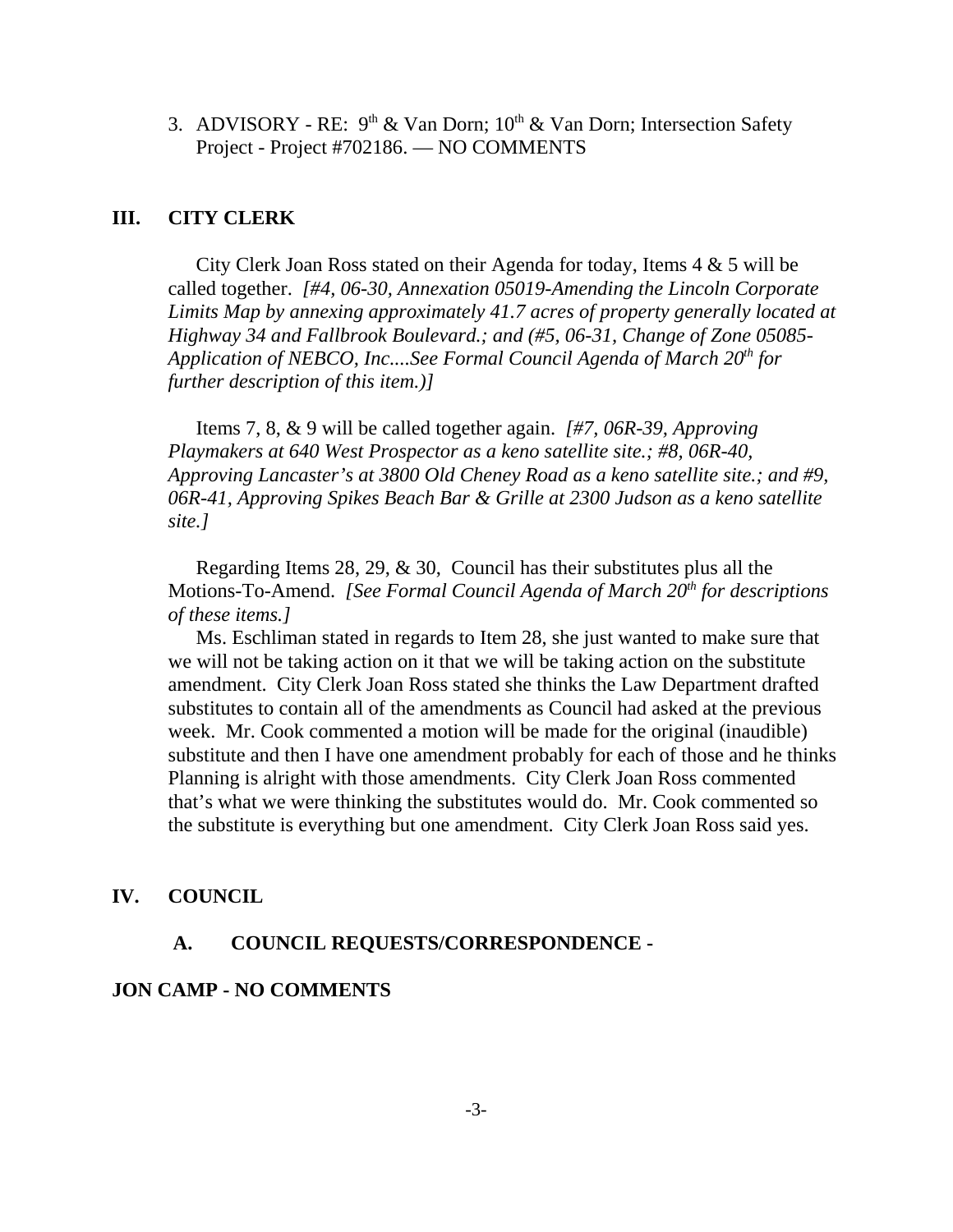### **JONATHAN COOK -**

Mr. Cook stated he wanted to let everybody know that he is going to be putting together a working group that will look at the possibility of providing wireless access across Lincoln. He wants to see what possibilities there are for having the private sector provide this service, but there maybe some City infrastructure that they can use. He thinks this would be a really good opportunity for businesses in town as well individually for that service, and so we will investigate and see what we come up with.

### **ROBIN ESCHLIMAN - NO COMMENTS**

1. Material - RE: "Gambling Facts" Information. — NO COMMENTS

## **DAN MARVIN - NO COMMENTS**

## **ANNETTE McROY - NO COMMENTS**

### **PATTE NEWMAN - NO COMMENTS**

### **KEN SVOBODA - NO COMMENTS**

### **V. MISCELLANEOUS**

- 1. E-Mail from Jack Irons RE: No gambling in our town or state. NO **COMMENTS**
- 2. E-Mail from Blake Gipson RE: Vote no to Keno slots. NO COMMENTS
- 3. E-Mail from Gus Peach RE: Vote no to Big Red Keno. NO COMMENTS
- 4. E-Mail from Jane Raybould RE:  $84<sup>th</sup>$  & Adams Development (Council) received on 03/13/06 before Council meeting). — NO COMMENTS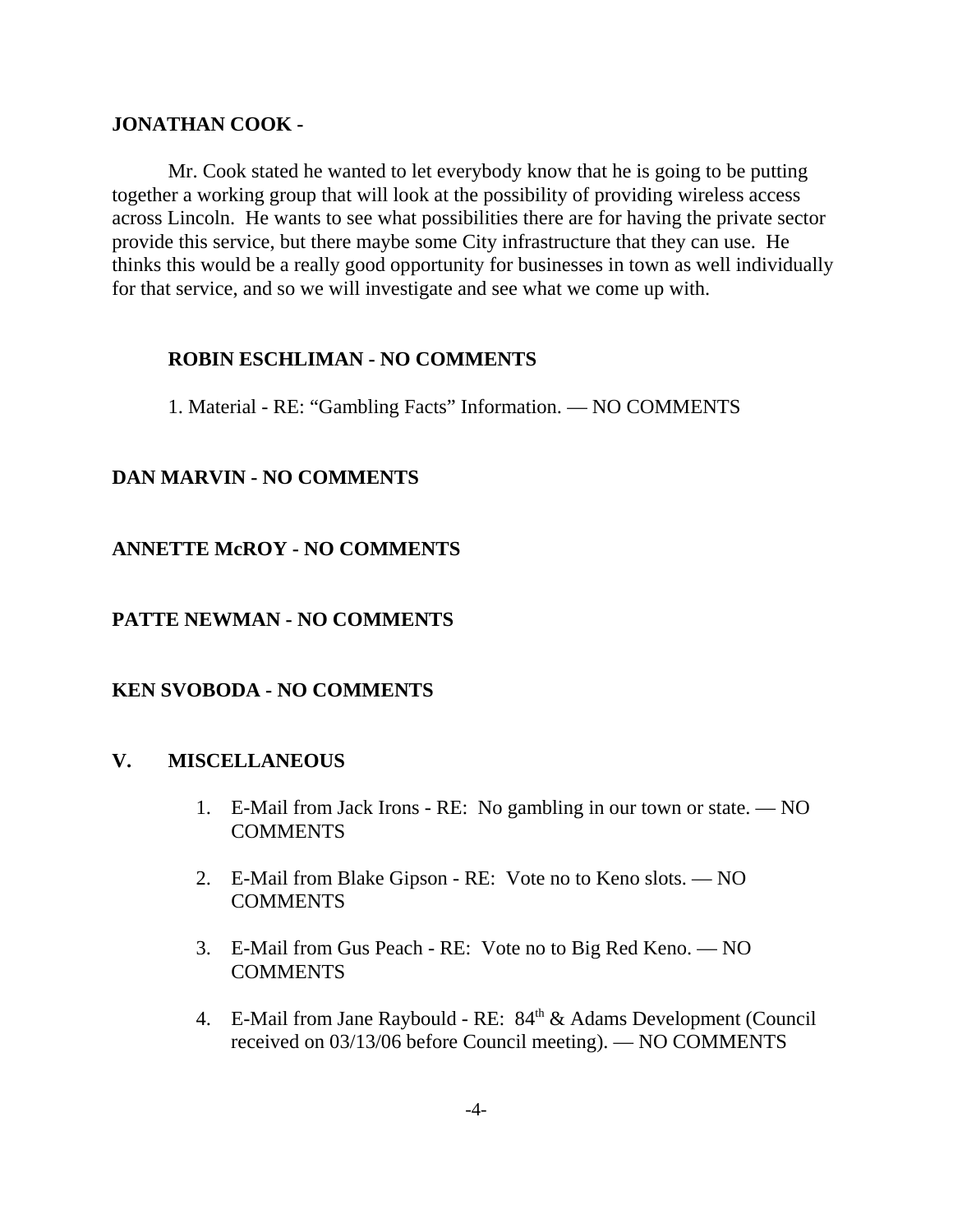- 5. E-Mail from Karen Derr RE: Object to expansion of gambling/lottery. NO COMMENTS
- 6. Letter from Aquila RE: Pilot program called Annual Price Option (APO). — NO COMMENTS
- 7. Letter from Erickson & Sederstrom Law Office RE: Waiver of Design Standard No. 06001-Shamrock Road Addition. — NO COMMENTS
- 8. Letter from Bill Norris, Rotary Club #14 to Robin Eschliman RE: Suggestion of Centennial Mall renovation project. — NO COMMENTS
- 9. E-Mail from Dan & Holly Paul RE: Object to more Keno locations. NO COMMENTS

# **AD D E N D U M - (March 20th)**

### **I. MAYOR -**

- 1. NEWS RELEASE RE: Mayor Seng's Public Schedule Week of March 18 through 24, 2006-Schedule subject to change -(See Release). — NO COMMENTS
- 2. City of Lincoln Snow/Traffic Condition Report Sunday, March 19th at 5:00 p.m.- (See Release). — NO COMMENTS
- 3. City of Lincoln Snow/Traffic Condition Report Monday, March  $20<sup>th</sup>$  at 6:00 a.m. -(See Release). — NO COMMENTS
- 4. City of Lincoln Snow/Traffic Condition Report Monday, March 20<sup>th</sup> at 8:30 a.m. -(See Release). — NO COMMENTS

### **II. CITY CLERK - NONE**